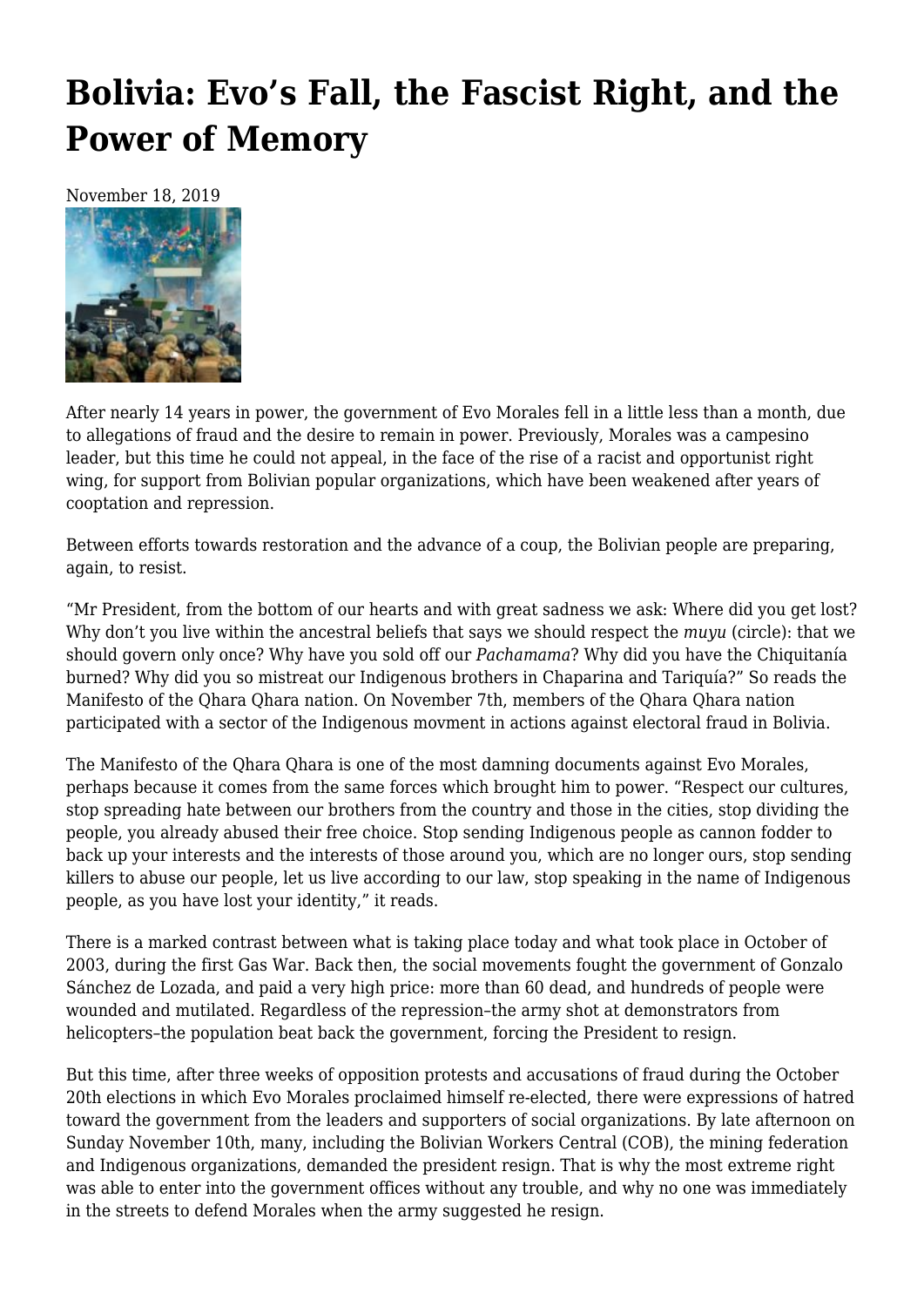Over the last 14 years of rule by the official Movement Towards Socialism (MAS) party, there were things the government did that social movements can't forget. Between 2002 and 2006, a Unity Pact between the main campesino and indigenous organizations created the foundations for Evo Morales' government: the Unified Syndical Confederation of Rural Workers of Bolivia (CSUTCB), the National Council of Ayllus and Markas of the Qullasuyu (CONAMAQ), the Confederation of Indigenous Peoples of Eastern Bolivia (CIDOB), the National Confederation of Indigenous and Campesina women of Bolivia "Bartolina Sisa," and neighbourhood associations in El Alto.

By the end of 2011, the CIDOB and the CONAMAQ had decided to leave the Unity Pact, because "the executive branch has factionalized Indigenous organizations, and value those closest to the MAS above others," which they said directly affected "our territories, cultures and our natural resources."

In June of 2012, CIDOB denounced "the interference of the government, with the sole aim of manipulating, dividing, and affecting the organic and representative organizations of Indigenous peoples (pueblos) in Bolivia." A group of dissidents from the Confederation, with the support of the government, refused to recognize the authorities and convened an "expanded commission" to elect new authorities.

In December of 2013, CONAMAQ dissidents who were "close the the MAS" took over the organization's offices, beating and ejecting those who were present with the help of police, who remained to guard the locale and ensure that the legitimate authorities could not take it back. The communiqué of the CONAMAQ that followed these events said the attack against them happened so that "all of the policies against the Indigenous movement and the Bolivian people would be approved, without anyone saying anything."

## **Into the Void**

On Wednesday the 13th, an unprecedented series of events occurred, in a turn as important as the resignation of Morales three days earlier. Jeanine Áñez was named President in a parliament that was without quorum. The representatives of the MAS, which holds an absolute majority, as well as MAS senator Adriana Salvatierra, were unable to enter the building. Salvatierra had publicly resigned her position as president of the senate on the same day as Evo Morales and Vice President Álvaro Garcia Linera did the same, but she did not give up her seat. When she and others from her party tried to enter parliament, they were kept out by security forces.

For her part, Áñez was vice president of the second chamber. She was able to arrive to the presidency of the republic because all of the others in the line of succession, who were from the MAS, had resigned as part of the government's policy of denouncing a coup. Áñez is a member of the Democratic Union, an opposition alliance, and she is an unconditional ally of the racist elites from the department of Santa Cruz. This is how, three days after the resignation of Evo, a true coup was consolidated, though in reality a combination of interests led to this situation.

The chronology of these events begins with the elections on October 20, but especially with the interruption of the vote count and its re-starting, 24 hours later, with data that contradicted what was released the day before. This arose suspicions of the repetition of a very obvious fraud in a pattern long-established in Latin America, which could not be ignored. This led to protests, led by civic groups made up of middle class sectors that are well established in eastern Bolivia. These protests grew slowly until Friday, November 8th.

It appears that the Morales government underestimated the magnitude of these protests. The MAS had maintained an alliance with the Civic Committee of Santa Cruz after having defeated a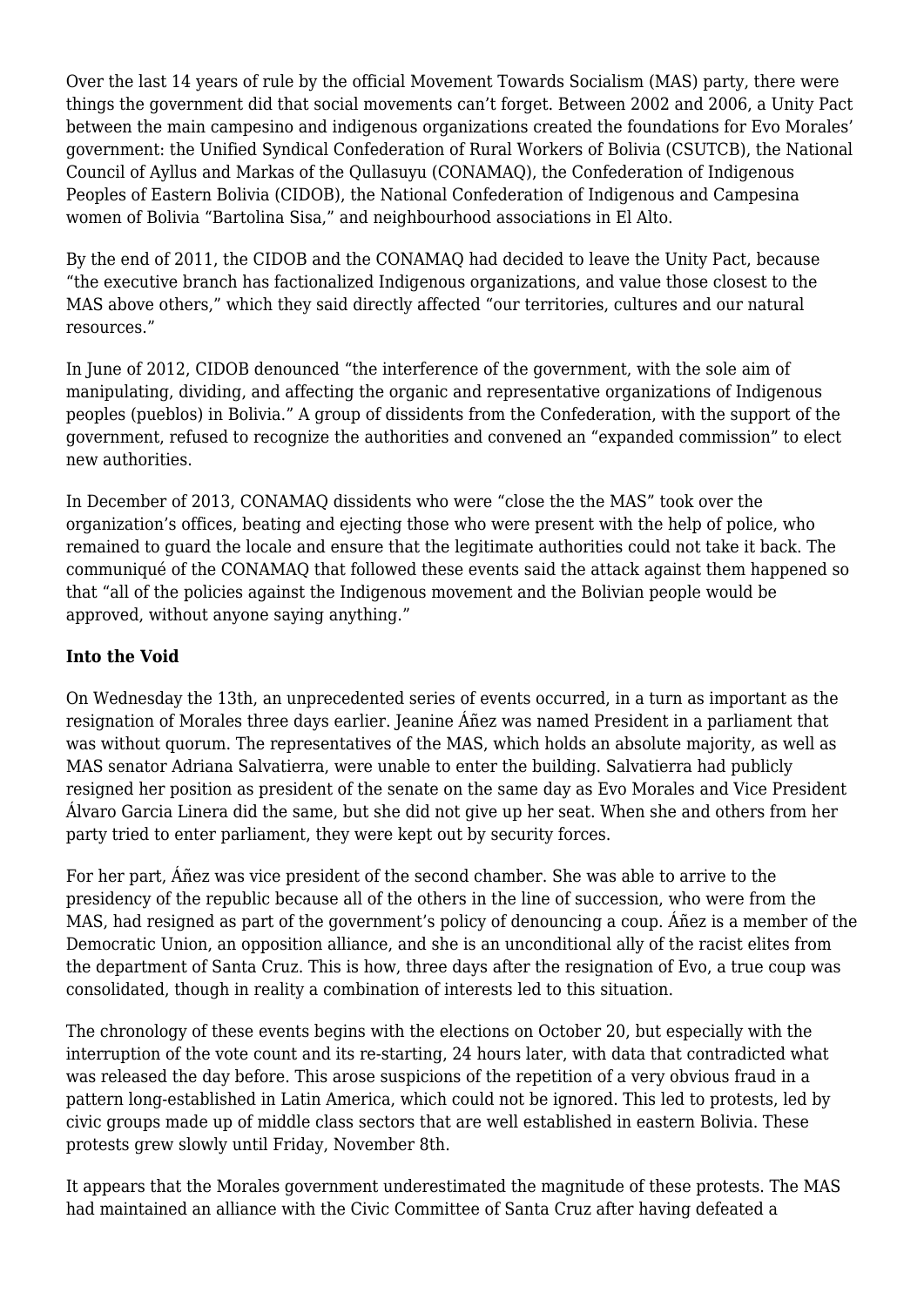separatist movement spearheaded from Santa Cruz in 2008. Initially, the circumstances appeared to continue to favor the MAS, which had a good relationship with the Organization of American States (OAS), and especially with its general secretary Luis Almagro, to the point that the opposition candidate Carlos Mesa had initially rejected the audit agreed to between the OAS and the government.

The situation changed abruptly on Friday the 8th, when a police mutiny that began in Santa Cruz and La Paz began to spread across the country. Versions claiming the police had been "bought" with money from a company with its headquarters in Santa Cruz began to circulate on social networks. What is known is that the police mutiny was an inflection point, and one that will be important to study going forward so we can better understand what took place.

The government couldn't count on the police, nor could it send the armed forces against demonstrators, creating an unsustainable situation. Worse yet, they couldn't count on strong popular organizations to defend them, as those had been purged and many of their leaders had been removed and condemned, some ostracized and others jailed. At this point, the President and Vice President decided to take a risk. Last Sunday, they left La Paz, which was full of barricades and protests, with the intention of returning later in better conditions.

The right continued to operate, and as is common in these cases, probably did so with the support of the US embassy. A sinister man came to the forefront in this moment: Santa Cruz businessman Luis Fernando Camacho. Employing radical and ultraconservative discourse, with a clear racist and colonial content, Camacho came up as a leader of the white middle classes of eastern Bolivia and a representative of the land owing elites in the richest part of the country. He called a town hall (*cabildo*) in which the results of the election were disqualified; his incendiary language went beyond both the "*civicos*" from Santa Cruz–who had previously co-existed perfectly well with the MAS–as well as beyond Mesa, who Camacho eclipsed as the face of the opposition within a few days. Camacho is an opportunist ultra-rightist, who should have asked for forgiveness after the burning of *wiphalas* by his supporters, in an action that demonstrates the thin line the conservatives hold in Bolivia today.

### **Women and War**

The Santa Cruz oligarchy showed its extremism through Camacho, but officialism didn't lag far behind. As tensions built in the run up to November 10, Juan Ramón Quintana, the Minister of the Presidency of Bolivia, told *Sputnik* "Bolivia is going to be converted into a great battlefield, a modern Vietnam."

As one of the highest officials in the government of Evo Morales, Quintana showed how separated he is from reality when he said that "there is a political accumulation of the social movements that are ready to fight." He proposed a strategy that consisted of "a pitched battle in the face of the virulent lies of the media," which, in his opinion, is part of "a war that is very complex, with unknown dimensions, that is going to demand that we sharpen our thinking, our strategy of self defense."

It was women who responded with the most clarity and transparency, working to undo the mechanisms of war. In La Paz, the *Mujeres Creando* collective convened a Women's Parliament (a handful of men attended), where they worked to build "collective voices" to challenge the polarization underway. Meanwhile, in the city of El Alto, thousands of youth yelled "Yes, it is time for civil war," while flying the wiphala.

Many women manifested a double outrage: against Morales's fraud and against the racist right. In general there was a predominance of defending the advances that took place over the last 15 years,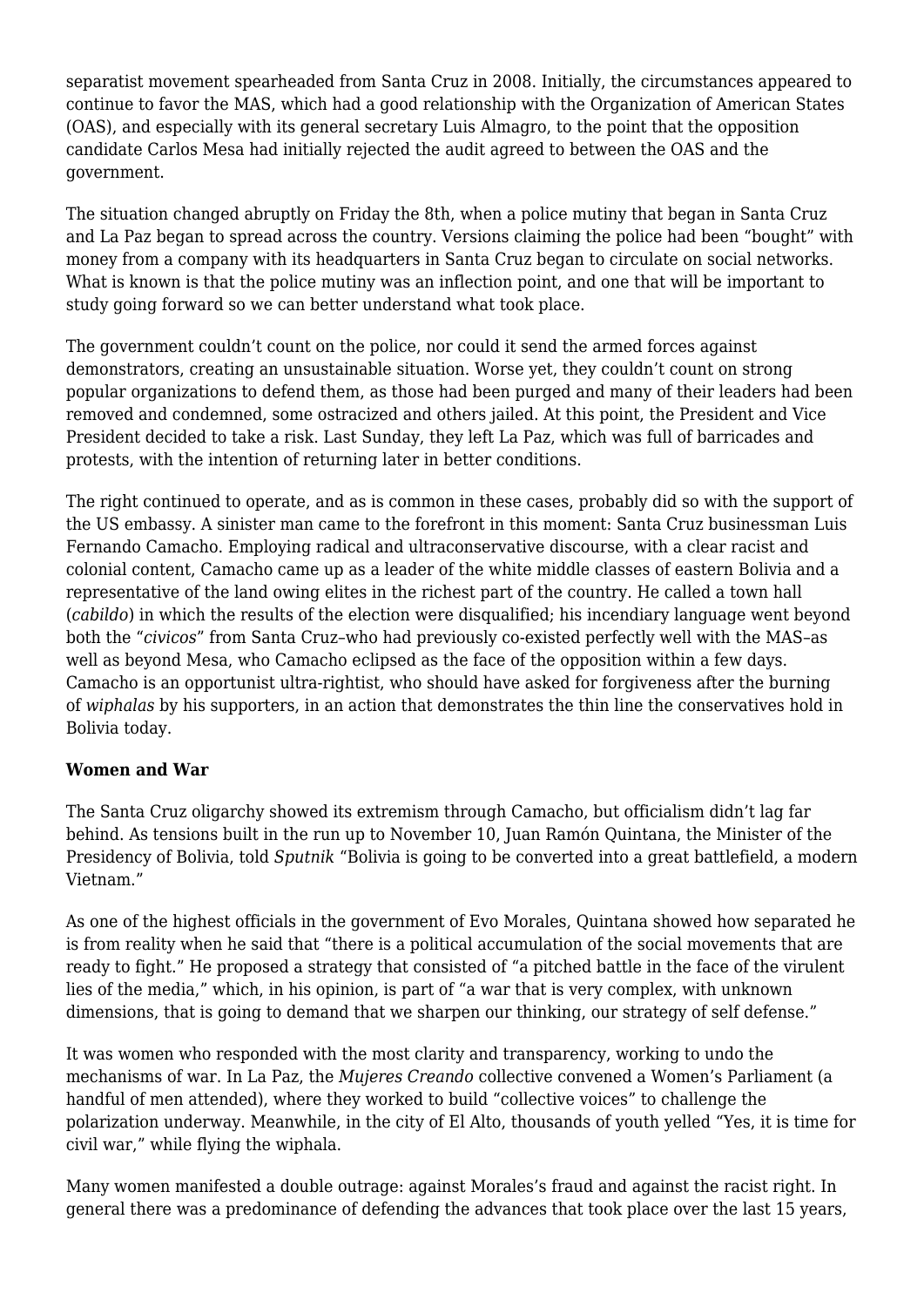not all of which could be attributed to the MAS, but rather to the creative potential of the movements, which the authorities were never able to ignore.

I'd like to highlight the [words of](https://towardfreedom.org/global-news-and-analysis-global-news-and-analysis/silvia-rivera-cusicanqui-bolivias-lesson-in-triumphalism/) Silvia Rivera Cusicanqui, a historian and sociologist:

I don't believe in the two hypotheses that are being pushed. The triumphalism that with the fall of Evo we have recovered democracy seems to me an excess, an analysis that is out of focus… The second wrong hypothesis, which seems to me to be extremely dangerous, is that of the coup d'etat, which simply legitimizes in a complete package, wrapped in cellophane, the entire Evo Morales government in the moment when it is most deteriorated. To legitimize all this deterioration with the idea of a coup d'etat is criminal, therefore how this deterioration began must be considered.

Along the same lines, María Galindo, the spokesperson for Mujeres Creando, wrote the following in her column in *Página Siete:* "The feeling of abandonment and orphanhood that comes with seeing Evo Morales take off towards Mexico can be felt in the streets. People are calling the radio, and they are broken, sobbing and unable to speak, their feeling of weakness and abandonment means that the memories of the violences and arbitrariness of [Morales] (el caudillo) are forgotten, the people miss him as a protective father and benefactor."

### **An Uncertain Future**

Morales and García Linera's plan to return as "pacifiers" failed, and gave way to a complex situation. The fascist and racist ultra right has momentum, as well as a huge amount of material resources and media support, which allowed them to assume power, though they lack the legitimacy to maintain it.



Evo Morales gives a press conference in Mexico City on November 13. Photo: EneasMx, Wikimedia